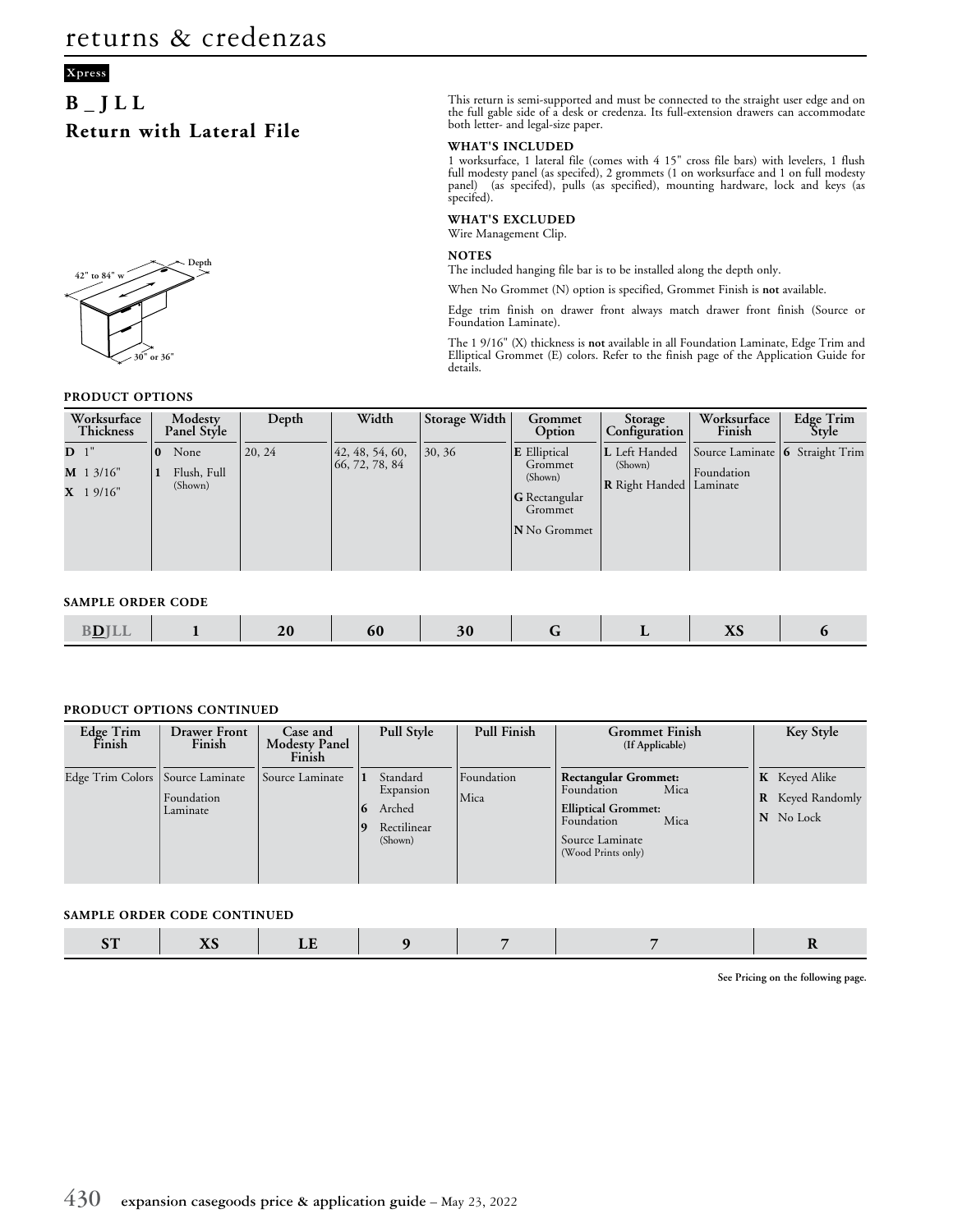**B\_JLL Return with Lateral File (Continued)**

| <b>DIMENSIONS</b>  |                |
|--------------------|----------------|
| <b>INCHES / MM</b> | <b>PRICING</b> |

|          |           | <b>NONE MODESTY PANEL (0)</b> | FLUSH FULL MODESTY PANEL (1) |
|----------|-----------|-------------------------------|------------------------------|
|          |           | <b>30" STORAGE WIDTH</b>      |                              |
|          |           | $1"$ (D)                      |                              |
|          |           | <b>SOURCE LAMINATE</b>        |                              |
|          |           | <b>DRAWER FRONT FINISH</b>    |                              |
| D        | W         | Source<br>Laminate            | Source<br>Laminate           |
| 20/508   | 42 / 1067 | 1227                          | 1253                         |
| 20 / 508 | 48 / 1219 | 1256                          | 1284                         |
| 20/508   | 54 / 1372 | 1271                          | 1363                         |
| 20 / 508 | 60 / 1524 | 1313                          | 1413                         |
| 20/508   | 66 / 1676 | 1336                          | 1443                         |
| 20 / 508 | 72 / 1829 | 1362                          | 1475                         |
| 20/508   | 78/1981   | 1390                          | 1507                         |
| 20/508   | 84/2134   | 1416                          | 1534                         |
|          |           |                               |                              |
| 24/610   | 42 / 1067 | 1341                          | 1378                         |
| 24/610   | 48 / 1219 | 1379                          | 1421                         |
| 24/610   | 54 / 1372 | 1404                          | 1448                         |
| 24/610   | 60 / 1524 | 1423                          | 1510                         |
| 24/610   | 66 / 1676 | 1459                          | 1552                         |
| 24/610   | 72/1829   | 1487                          | 1583                         |
| 24/610   | 78/1981   | 1516                          | 1613                         |
| 24/610   | 84 / 2134 | 1552                          | 1651                         |

|          |           | 13/16" (M)                 |                        |                    |                        |  |
|----------|-----------|----------------------------|------------------------|--------------------|------------------------|--|
|          |           | FOUNDATION LAMINATE        |                        |                    |                        |  |
|          |           | <b>DRAWER FRONT FINISH</b> |                        |                    |                        |  |
|          |           | Source<br>Laminate         | Foundation<br>Laminate | Source<br>Laminate | Foundation<br>Laminate |  |
| 20/508   | 42 / 1067 | 1307                       | 1399                   | 1363               | 1455                   |  |
| 20/508   | 48 / 1219 | 1355                       | 1447                   | 1421               | 1513                   |  |
| 20 / 508 | 54 / 1372 | 1393                       | 1485                   | 1484               | 1576                   |  |
| 20 / 508 | 60 / 1524 | 1434                       | 1526                   | 1530               | 1622                   |  |
| 20/508   | 66 / 1676 | 1484                       | 1576                   | 1635               | 1727                   |  |
| 20/508   | 72/1829   | 1517                       | 1609                   | 1675               | 1767                   |  |
| 20 / 508 | 78 / 1981 | 1562                       | 1654                   | 1728               | 1820                   |  |
| 20/508   | 84 / 2134 | 1598                       | 1690                   | 1769               | 1861                   |  |
| 24/610   | 42 / 1067 | 1452                       | 1544                   | 1521               | 1613                   |  |
| 24/610   | 48 / 1219 | 1498                       | 1590                   | 1573               | 1665                   |  |
| 24/610   | 54 / 1372 | 1541                       | 1633                   | 1621               | 1713                   |  |
| 24/610   | 60 / 1524 | 1599                       | 1691                   | 1724               | 1816                   |  |
| 24/610   | 66 / 1676 | 1613                       | 1705                   | 1745               | 1837                   |  |
| 24/610   | 72/1829   | 1633                       | 1725                   | 1767               | 1859                   |  |
| 24/610   | 78 / 1981 | 1671                       | 1763                   | 1803               | 1895                   |  |
| 24/610   | 84 / 2134 | 1715                       | 1807                   | 1849               | 1941                   |  |

**Pricing is continued on the following page.**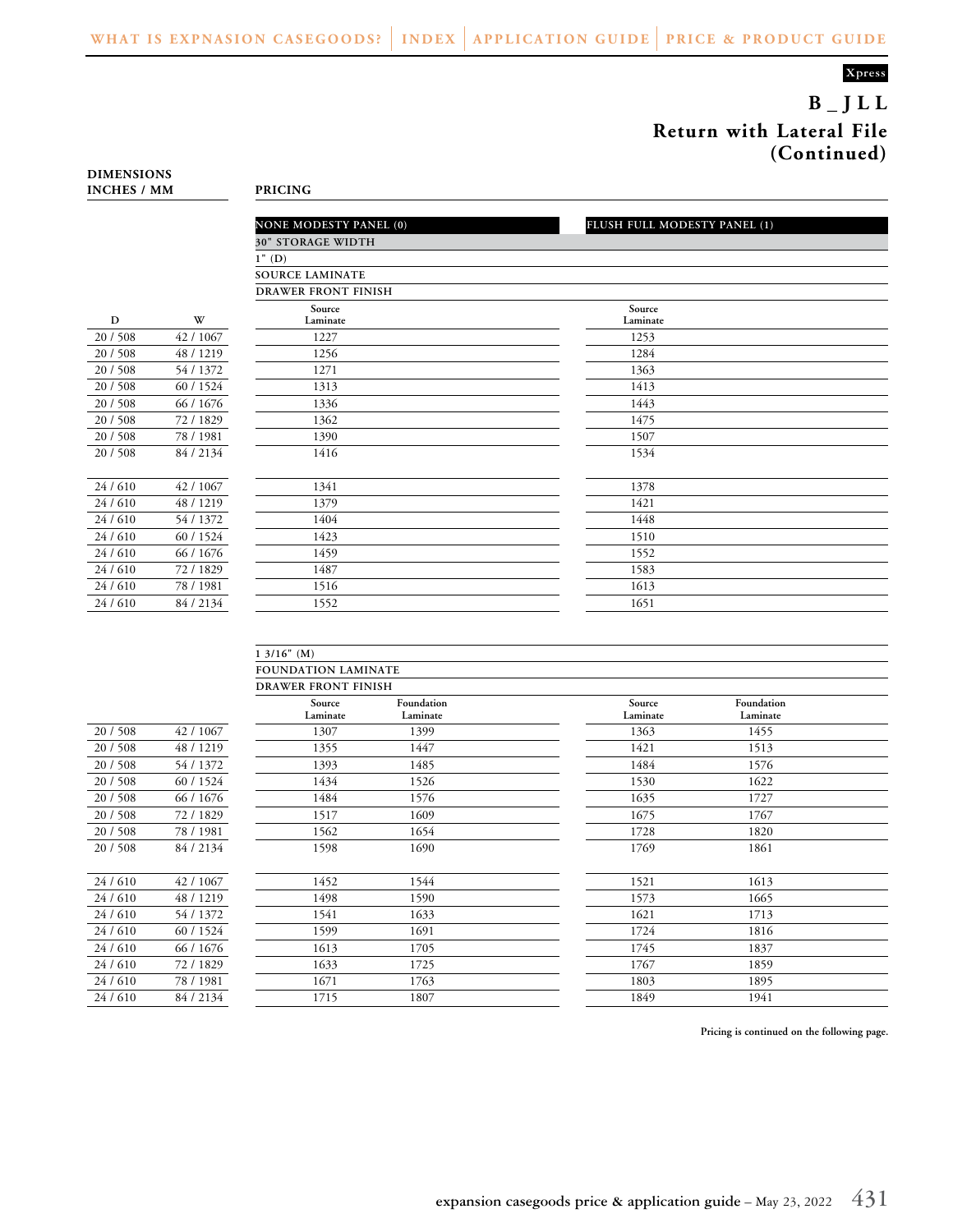# **B\_JLL Return with Lateral File (Continued)**

**DIMENSIONS**

**INCHES / MM PRICING**

|          |           | <b>NONE MODESTY PANEL (0)</b>        |                        | FLUSH FULL MODESTY PANEL (1) |                        |
|----------|-----------|--------------------------------------|------------------------|------------------------------|------------------------|
|          |           | <b>30" STORAGE WIDTH (CONTINUED)</b> |                        |                              |                        |
|          |           | $19/16"$ (X)                         |                        |                              |                        |
|          |           |                                      |                        |                              |                        |
|          |           | <b>FOUNDATION LAMINATE</b>           |                        |                              |                        |
|          |           | <b>DRAWER FRONT FINISH</b>           |                        |                              |                        |
| D        | W         | Source<br>Laminate                   | Foundation<br>Laminate | Source<br>Laminate           | Foundation<br>Laminate |
| 20 / 508 | 42 / 1067 | 1367                                 | 1459                   | 1407                         | 1499                   |
| 20 / 508 | 48 / 1219 | 1419                                 | 1511                   | 1476                         | 1568                   |
| 20/508   | 54 / 1372 | 1449                                 | 1541                   | 1544                         | 1636                   |
| 20 / 508 | 60 / 1524 | 1487                                 | 1579                   | 1584                         | 1676                   |
| 20/508   | 66 / 1676 | 1513                                 | 1605                   | 1660                         | 1752                   |
| 20 / 508 | 72/1829   | 1553                                 | 1645                   | 1703                         | 1795                   |
| 20/508   | 78 / 1981 | 1588                                 | 1680                   | 1738                         | 1830                   |
| 20 / 508 | 84 / 2134 | 1661                                 | 1753                   | 1824                         | 1916                   |
| 24/610   | 42 / 1067 | 1530                                 | 1622                   | 1633                         | 1725                   |
| 24/610   | 48 / 1219 | 1580                                 | 1672                   | 1687                         | 1779                   |
| 24/610   | 54 / 1372 | 1628                                 | 1720                   | 1781                         | 1873                   |
| 24/610   | 60 / 1524 | 1694                                 | 1786                   | 1853                         | 1945                   |
| 24/610   | 66 / 1676 | 1722                                 | 1814                   | 1883                         | 1975                   |
| 24/610   | 72/1829   | 1760                                 | 1852                   | 1925                         | 2017                   |
| 24/610   | 78 / 1981 | 1797                                 | 1889                   | 1964                         | 2056                   |
| 24/610   | 84 / 2134 | 1834                                 | 1926                   | 2001                         | 2093                   |

|          |           | <b>36" STORAGE WIDTH</b>   |                    |  |
|----------|-----------|----------------------------|--------------------|--|
|          |           | $1"$ (D)                   |                    |  |
|          |           | <b>SOURCE LAMINATE</b>     |                    |  |
|          |           | <b>DRAWER FRONT FINISH</b> |                    |  |
|          |           | Source<br>Laminate         | Source<br>Laminate |  |
| 20 / 508 | 48 / 1219 | 1322                       | 1347               |  |
| 20 / 508 | 54 / 1372 | 1339                       | 1428               |  |
| 20 / 508 | 60 / 1524 | 1379                       | 1477               |  |
| 20 / 508 | 66 / 1676 | 1401                       | 1507               |  |
| 20/508   | 72 / 1829 | 1430                       | 1538               |  |
| 20 / 508 | 78 / 1981 | 1458                       | 1573               |  |
| 20/508   | 84 / 2134 | 1483                       | 1601               |  |
|          |           |                            |                    |  |
| 24/610   | 48 / 1219 | 1447                       | 1484               |  |
| 24/610   | 54 / 1372 | 1472                       | 1544               |  |
| 24/610   | 60 / 1524 | 1487                       | 1578               |  |
| 24/610   | 66 / 1676 | 1528                       | 1622               |  |
| 24/610   | 72 / 1829 | 1554                       | 1654               |  |
| 24/610   | 78 / 1981 | 1584                       | 1683               |  |
| 24/610   | 84 / 2134 | 1622                       | 1723               |  |
|          |           |                            |                    |  |

**Pricing is continued on the following page.**